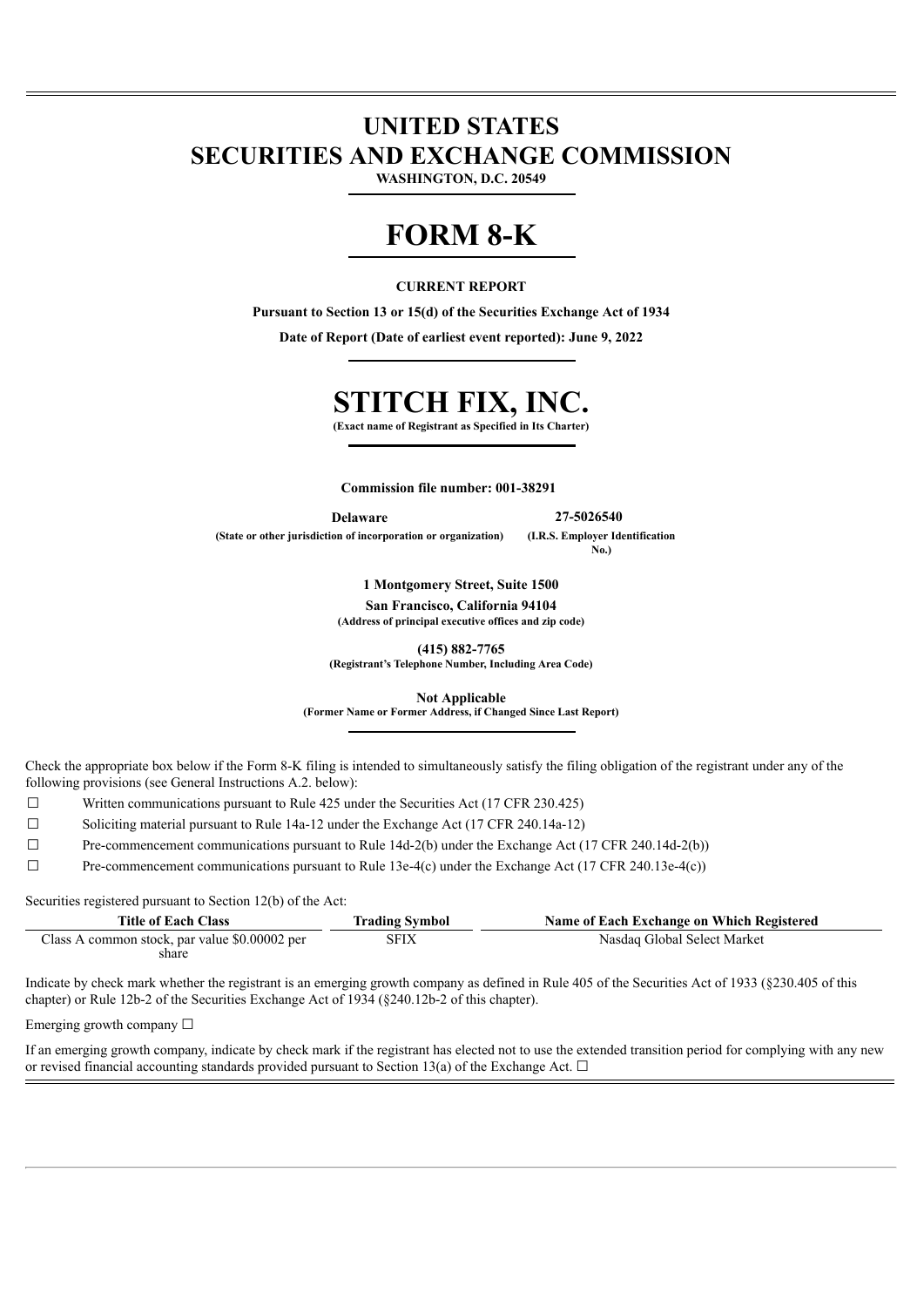#### **Item 2.02 Results of Operations and Financial Condition.**

On June 9, 2022, Stitch Fix, Inc. (the "Company") announced its financial results for the third quarter of fiscal year 2022 ended April 30, 2022, by issuing a press release. In the press release, the Company also announced that it would be holding a conference call on June 9, 2022, at 2:00 p.m Pacific Time to discuss its financial results for the third quarter of fiscal year 2022 ended April 30, 2022. A copy of the press release is furnished as Exhibit 99.1 to this Current Report on Form 8-K (this "Current Report") and incorporated by reference herein.

The information included in Item 2.02 of this Current Report and the exhibits attached hereto are being furnished and shall not be deemed "filed" for purposes of Section 18 of the Securities Exchange Act of 1934, as amended (the "Exchange Act"), or otherwise subject to the liabilities of that section, nor shall it be deemed incorporated by reference into any other filing under the Securities Act of 1933, as amended, or the Exchange Act, regardless of any general incorporation language in any such filing.

# **Item 9.01 Financial Statements and Exhibits.**

(d) Exhibits

| <b>Exhibit No.</b> | <b>Description</b>                                                          |
|--------------------|-----------------------------------------------------------------------------|
| 99.1               | Earnings Press Release dated June 9, 2022                                   |
| 104                | Cover Page Interactive Data File (embedded within the Inline XBRL document) |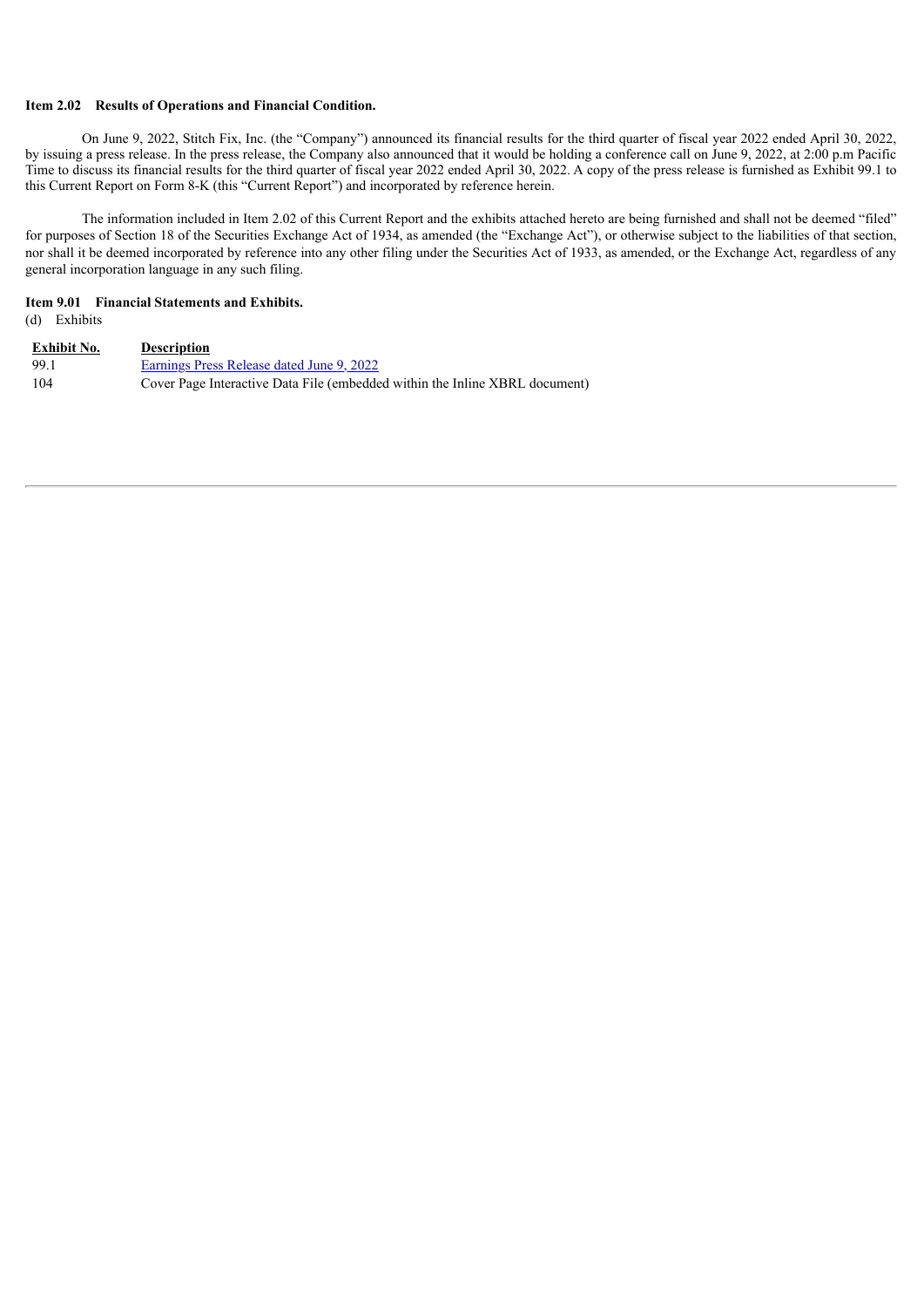# **SIGNATURES**

Pursuant to the requirements of the Securities Exchange Act of 1934, as amended, the Company has duly caused this report to be signed on its behalf by the undersigned hereunto duly authorized.

Dated: June 9, 2022 By: /s/ Dan Jedda

# **Stitch Fix, Inc.**

Dan Jedda Chief Financial Officer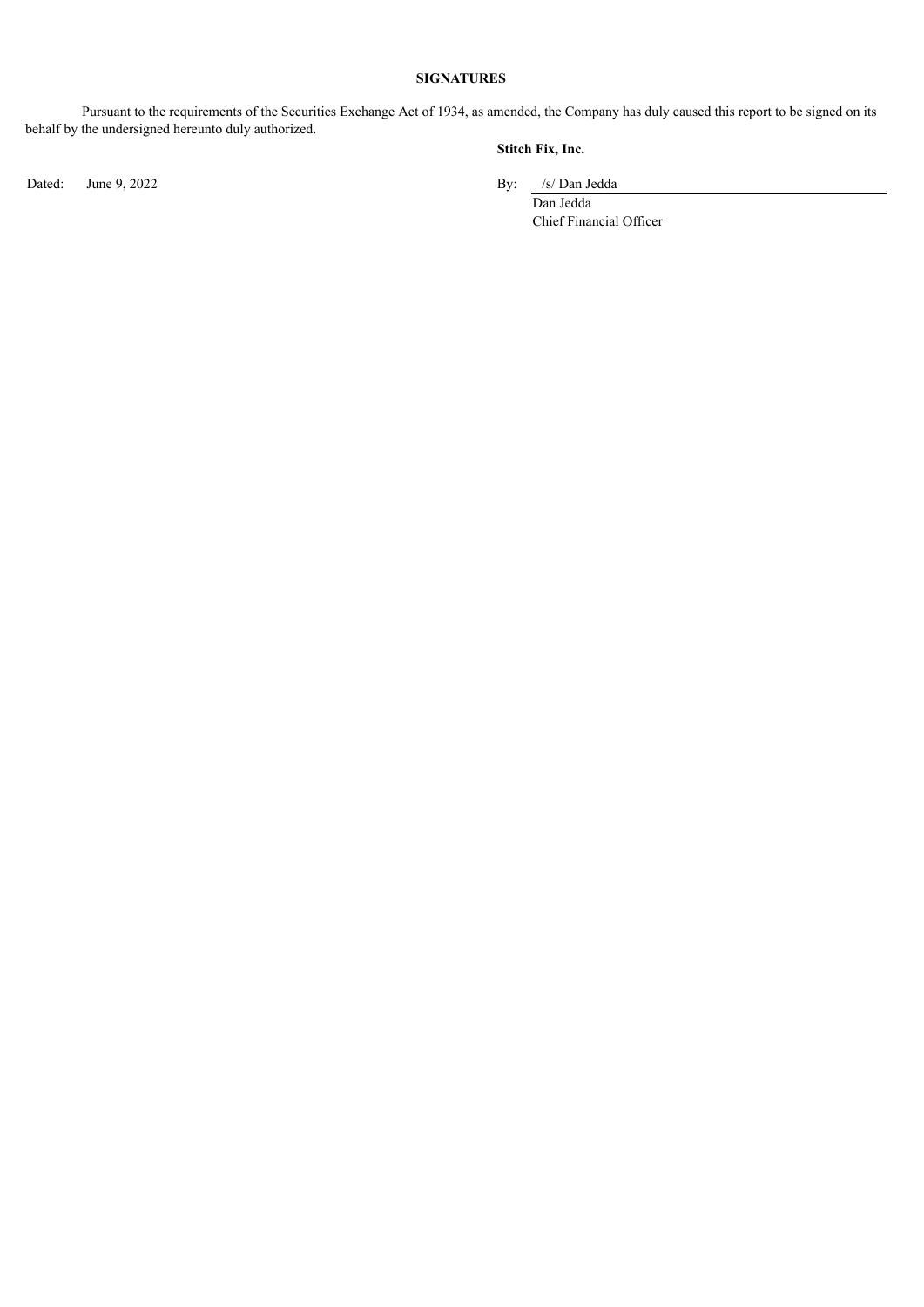

# <span id="page-3-0"></span>Stitch Fix Announces Third Quarter Fiscal Year 2022 Financial Results

SAN FRANCISCO, June 9, 2022 (GLOBE NEWSWIRE) -- Stitch Fix, Inc. (NASDAQ:SFIX), the leading online personal shopping and styling service, has released its financial results for the third quarter of fiscal year 2022 ended April 30, 2022.

Stitch Fix CEO Elizabeth Spaulding said, "While third quarter top-line results, as well as active client counts, were largely within our expectations, we know we still have work to do. This quarter we made progress on improving the overall client experience in order to position Stitch Fix for profitable growth and value creation over time. We are encouraged by the activity we are seeing inside the expanded Stitch Fix ecosystem, including our sixth consecutive quarter of revenue per active client growth."

Spaulding added, "We strongly believe in our strategy of expanding our established Fix model through the addition of on-demand styling and shopping via Freestyle. Together, this powerful combination addresses the full continuum of personalized shopping needs. Our team is committed to executing our strategy with excellence while thoughtfully and deliberately making the necessary decisions and innovations to drive our business forward."

# **Third Quarter Key Metrics and Financial Highlights**

- Net revenue of \$492.9 million, a decrease of 8% year over year
- Active clients of 3,907,000, a decrease of 200,000 or 5% year over year
- Net revenue per active client (RPAC) of \$553, an increase of 15% year over year
- Net loss of \$78.0 million and diluted loss per share of \$0.72
- Adjusted EBITDA Loss of \$36.0 million

#### **Organizational Update**

In light of Stitch Fix's recent business momentum and an uncertain macroeconomic environment, the Company undertook a detailed review of its business and what is required to build for the future. As a result, the Company shared the difficult decision to reduce its workforce. This reduction includes approximately 15% of salaried positions, and represents approximately 4% of roles in total. Most of the reductions are in non-technology corporate roles and styling leadership roles.

As a result of this decision and other changes, Stitch Fix expects annual cost savings of \$40 million to \$60 million in fiscal year 2023. The Company expects to incur restructuring and other one-time charges of approximately \$15 million to \$20 million to be recognized in the fourth quarter of fiscal 2022.

Stitch Fix is confident in its long-term strategy and vision and that this is the right decision in order to position itself for profitable growth in the future.

# **Financial Outlook**

Our financial outlook for the fourth quarter of fiscal 2022, which ends on July 30, 2022 is as follows:

|                        | Q4'22                               |                                 |
|------------------------|-------------------------------------|---------------------------------|
| Net Revenue            | \$485 million - \$495 million       | $(15)\%$ - $(13)\%$ YoY decline |
| <b>Adjusted EBITDA</b> | $\$(30)$ million - $\$(25)$ million | $(6)\%$ - $(5)\%$ margin        |

Q4'22 Adjusted EBITDA excludes restructuring and other one-time charges totaling \$15 million to \$20 million.

Stitch Fix has not reconciled its Adjusted EBITDA outlook to GAAP Net income (loss) because it does not provide an outlook for GAAP Net income (loss) due to the uncertainty and potential variability of other expense, net, provision (benefit) from income taxes, and stock-based compensation expense, which are reconciling items between Adjusted EBITDA and GAAP Net income (loss). Because Stitch Fix cannot reasonably predict such items, a reconciliation of the non-GAAP financial measure outlook to the corresponding GAAP measure is not available without unreasonable effort. We caution, however, that such items could have a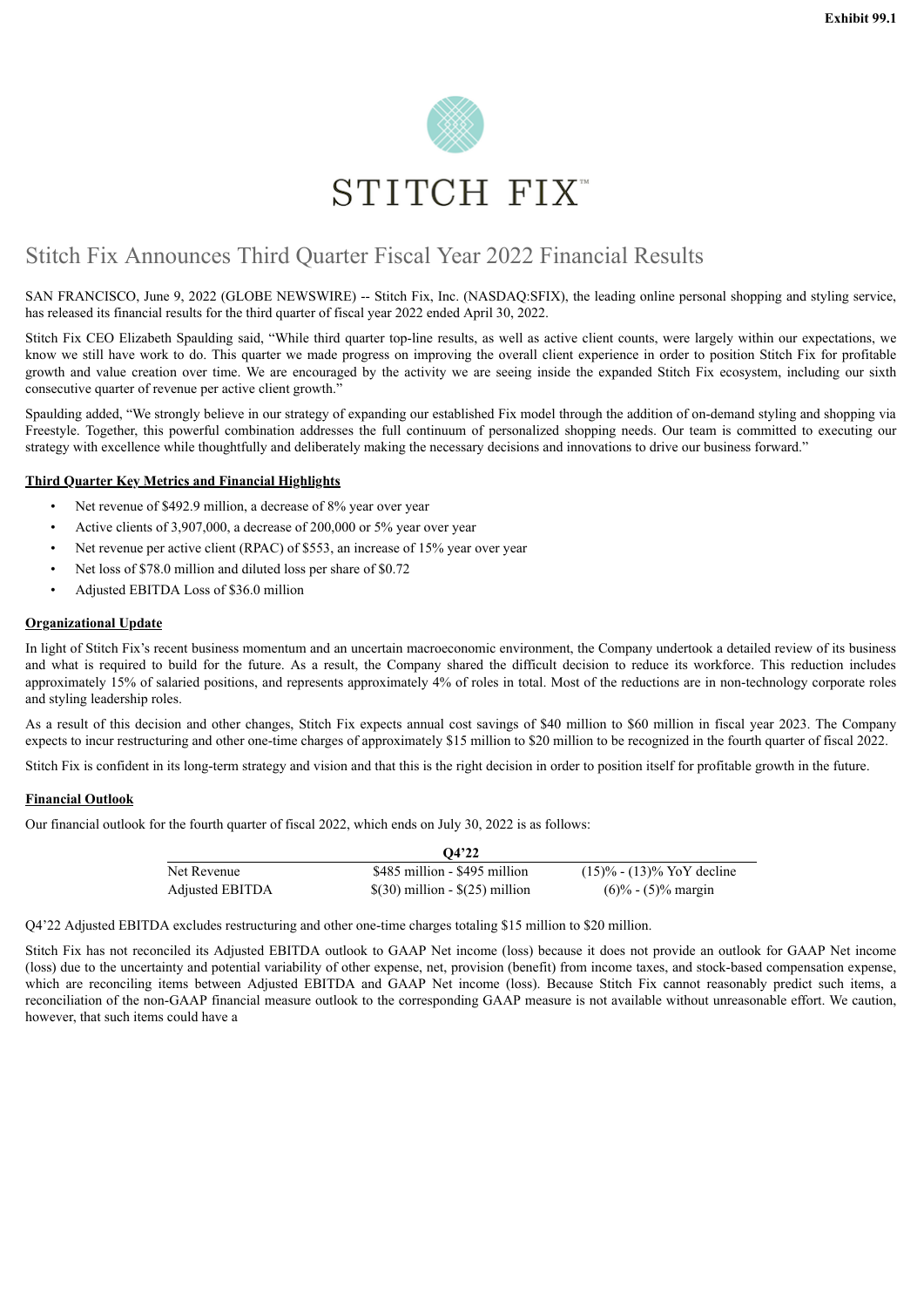significant impact on the calculation of GAAP Net income (loss). For more information regarding the non-GAAP financial measures discussed in this release, please see "Non-GAAP Financial Measures" below.

#### **Conference Call and Webcast Information**

Elizabeth Spaulding, Chief Executive Officer of Stitch Fix, and Dan Jedda, Chief Financial Officer of Stitch Fix, will host a conference call at 2:00 p.m. Pacific Time today to discuss the Company's financial results and outlook. A live webcast will be accessible on Stitch Fix's investor relations website at investors.stitchfix.com. Interested parties can also access the call by dialing 800-458-4121 in the U.S. or 323-794-2093 internationally, and entering conference code 1238966.

A telephonic replay will be available through Tuesday, June 16, 2022, at 888-203-1112 or 719-457-0820, passcode 1238966. An archive of the webcast conference call will be available shortly after the call ends at https://investors.stitchfix.com.

#### **About Stitch Fix, Inc.**

Stitch Fix is the world's leading online personalized shopping experience. Our unique business model combines the human touch of expert stylists with the precision of advanced data science. Since our founding in 2011, we've served as a trusted style partner to millions of people, helping adults and kids get dressed every day feeling like their best selves. The Stitch Fix team is building a transformative and inclusive ecommerce model, an ecosystem of shopping experiences based on convenience and guided discovery that makes it radically simple and delightful for customers to discover and buy what they love. For more, visit https://www.stitchfix.com.

#### **Forward-Looking Statements**

This press release, the related conference call and webcast contain forward-looking statements within the meaning of the federal securities laws. All statements other than statements of historical fact could be deemed forward looking, including but not limited to statements regarding our expectations for future financial performance, including our profitability and long-term targets; guidance on financial results and active clients for the fourth quarter and full fiscal year of 2022; that we are taking the right steps to become the global leader in personalized styling and shopping; that Freestyle will open up a much larger market opportunity with a total addressable market that is two to three times greater than our Fix-only business; that updates to our core recommendation algorithm will lead to significant improvements to client outcomes; that directing stitchfix.com traffic to a Fix onboarding path will drive traffic into our ecosystem and reignite new customer conversion; that Personalized Search will drive engagement for clients once inside our ecosystem; that our restructuring initiatives will result in an estimated fiscal year 2023 annual expense savings as expected and will allow us to be more efficient and deliver profitable growth over time; that we will continue to invest strategically in technology and product; that our buying team will be able to proactively get ahead of any delays that may occur due to global supply chain challenges; or ability to overcome our current challenges; that we are taking the right steps for the future of the business; and our advertising and marketing plans. These statements involve substantial risks and uncertainties, including risks and uncertainties related to the ongoing COVID-19 pandemic; risks and uncertainties related to the current macroeconomic environment; our ability to generate sufficient net revenue to offset our costs; the growth of our market and consumer behavior; our ability to acquire, engage, and retain clients; our ability to provide offerings and services that achieve market acceptance; our data science and technology, stylists, operations, marketing initiatives, and other key strategic areas; risks related to our inventory; risks related to our supply chain, sourcing of materials and shipping of merchandise; risks related to international operations; and other risks described in the filings we make with the SEC. Further information on these and other factors that could cause our financial results, performance, and achievements to differ materially from any results, performance, or achievements anticipated, expressed, or implied by these forward-looking statements is included in filings we make with the SEC from time to time, including in the section titled "Risk Factors" in our Quarterly Report on Form 10-Q for the fiscal quarter ended April 30, 2022. These documents are available on the SEC Filings section of the Investor Relations section of our website at: https://investors.stitchfix.com. We undertake no obligation to update any forward-looking statements made in this press release to reflect events or circumstances after the date of this press release or to reflect new information or the occurrence of unanticipated events, except as required by law. The achievement or success of the matters covered by such forward-looking statements involves known and unknown risks, uncertainties, and assumptions. If any such risks or uncertainties materialize or if any of the assumptions prove incorrect, our results could differ materially from the results expressed or implied by the forward-looking statements we make. You should not rely upon forward-looking statements as predictions of future events. Forward-looking statements represent our management's beliefs and assumptions only as of the date such statements are made.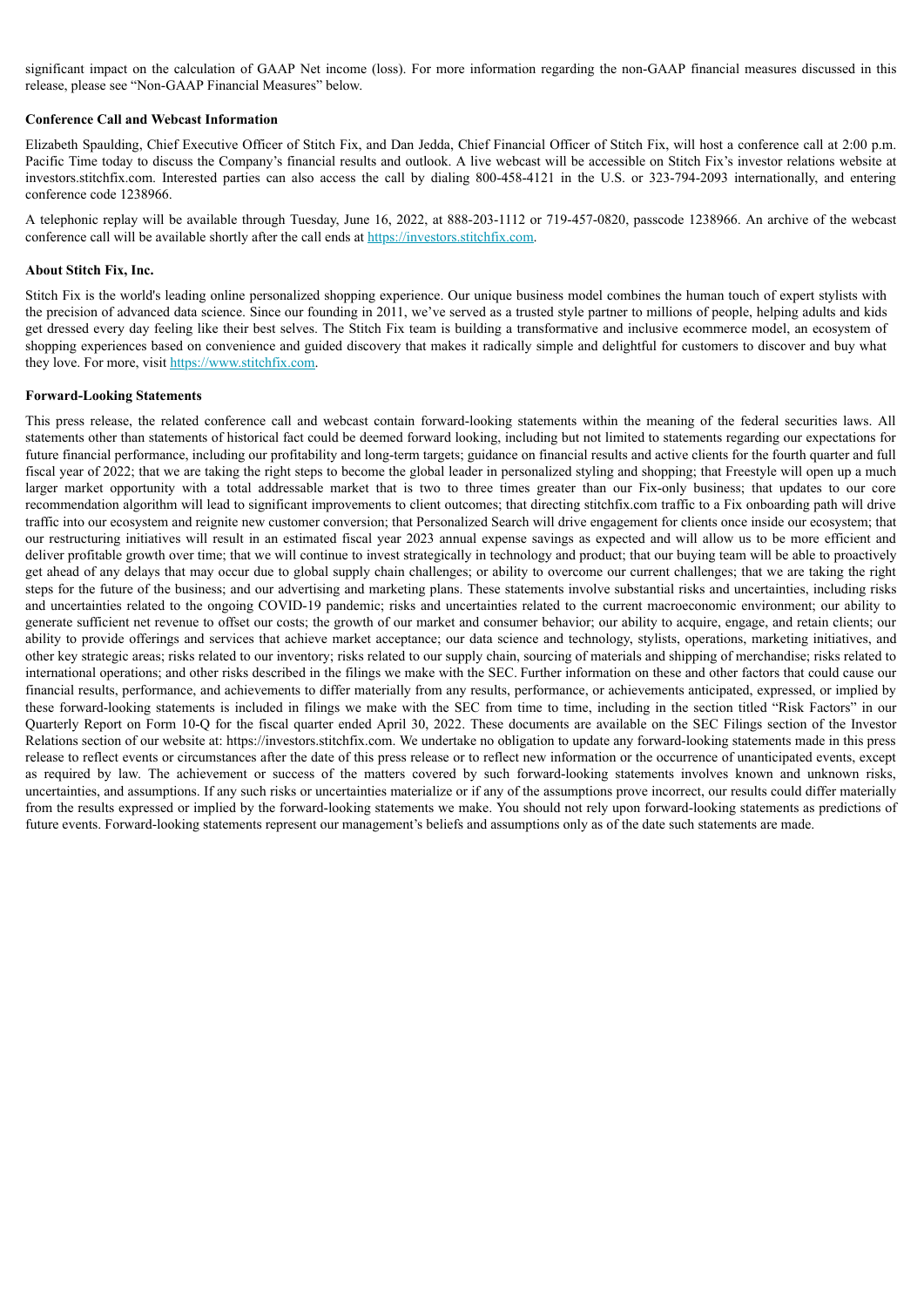# **Stitch Fix, Inc. Condensed Consolidated Balance Sheets (Unaudited)**

(In thousands, except share and per share amounts)

|                                                     | April 30, 2022               | July 31, 2021 |
|-----------------------------------------------------|------------------------------|---------------|
| <b>Assets</b>                                       |                              |               |
| Current assets:                                     |                              |               |
| Cash and cash equivalents                           | $\mathbf S$<br>$137,721$ \$  | 129,785       |
| Short-term investments                              | 97,029                       | 101,546       |
| Inventory, net                                      | 213,004                      | 212,294       |
| Prepaid expenses and other current assets           | 58,504                       | 50,512        |
| Income tax receivable                               | 27,561                       | 27,667        |
| Total current assets                                | 533,819                      | 521,804       |
| Long-term investments                               | 48,019                       | 59,035        |
| Income tax receivable, net of current portion       | 26,091                       | 27,054        |
| Property and equipment, net                         | 104,923                      | 86,959        |
| Operating lease right-of-use assets                 | 142,847                      | 118,565       |
| Other long-term assets                              | 7,947                        | 5,732         |
| <b>Total</b> assets                                 | $863,646$ \$<br>$\mathbb{S}$ | 819,149       |
| <b>Liabilities and Stockholders' Equity</b>         |                              |               |
| Current liabilities:                                |                              |               |
| Accounts payable                                    | $\mathbb{S}$<br>145,604 \$   | 73,499        |
| Operating lease liabilities                         | 27,333                       | 25,702        |
| <b>Accrued liabilities</b>                          | 112,985                      | 99,028        |
| Gift card liability                                 | 11,093                       | 9,903         |
| Deferred revenue                                    | 17,208                       | 18,154        |
| Other current liabilities                           | 2,764                        | 2,027         |
| Total current liabilities                           | 316,987                      | 228,313       |
| Operating lease liabilities, net of current portion | 148,695                      | 121,623       |
| Other long-term liabilities                         | 8,458                        | 8,364         |
| <b>Total liabilities</b>                            | 474,140                      | 358,300       |
| Stockholders' equity:                               |                              |               |
| Class A common stock, \$0.00002 par value           |                              |               |
| Class B common stock, \$0.00002 par value           |                              | $\mathbf{1}$  |
| Additional paid-in capital                          | 492,320                      | 416,755       |
| Accumulated other comprehensive (loss) income       | (2,676)                      | 3,411         |
| (Accumulated deficit) Retained earnings             | (70,098)                     | 40,681        |
| Treasury stock at cost                              | (30,042)                     |               |
| Total stockholders' equity                          | 389,506                      | 460,849       |
| Total liabilities and stockholders' equity          | $\mathbf S$<br>863,646 \$    | 819,149       |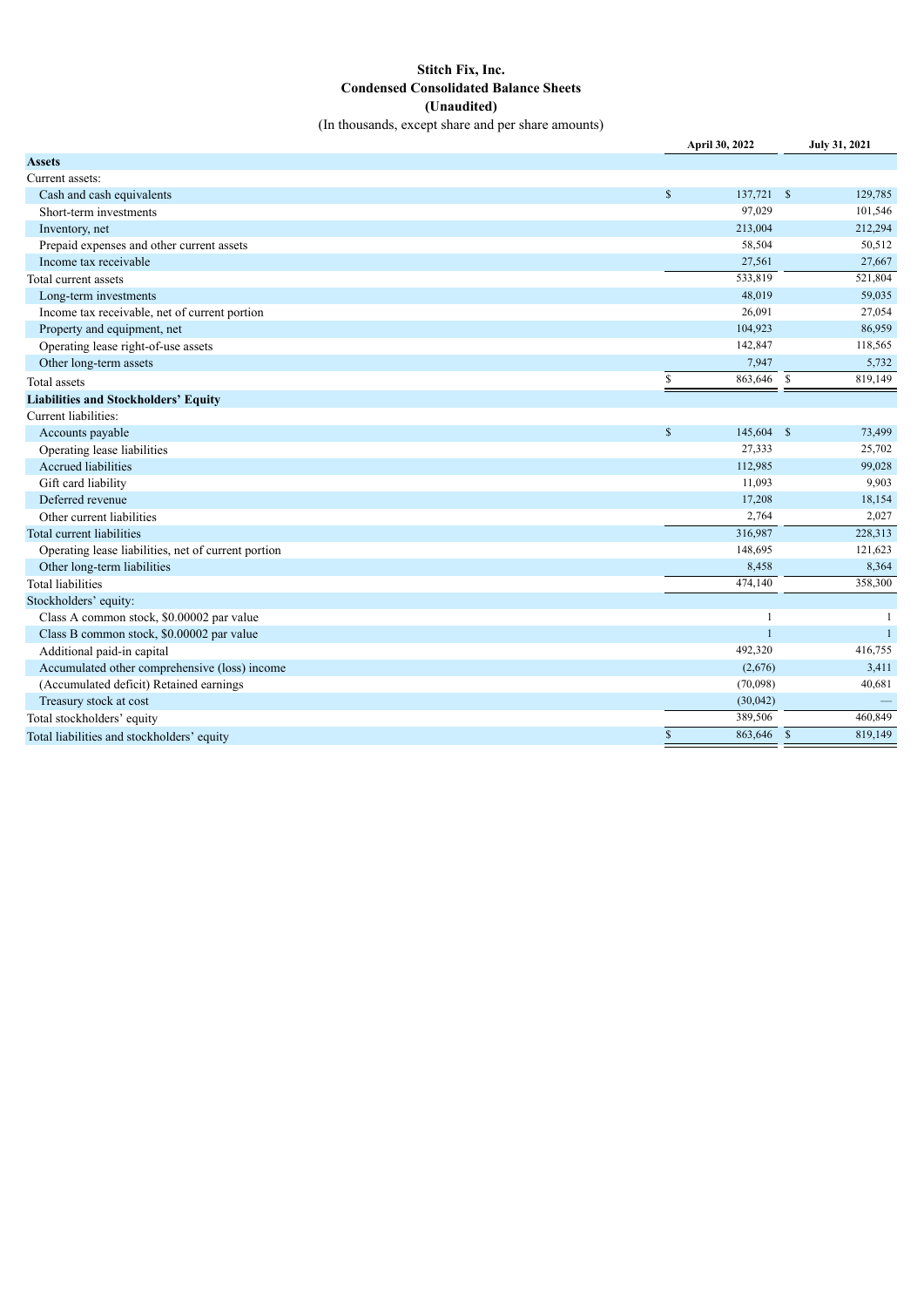# **Stitch Fix, Inc. Condensed Consolidated Statements of Operations and Comprehensive Loss (Unaudited)**

(In thousands, except share and per share amounts)

|                                                                                                | <b>For the Three Months Ended</b> |                |             | For the Nine Months Ended |                |                 |    |             |
|------------------------------------------------------------------------------------------------|-----------------------------------|----------------|-------------|---------------------------|----------------|-----------------|----|-------------|
|                                                                                                |                                   | April 30, 2022 | May 1, 2021 |                           | April 30, 2022 |                 |    | May 1, 2021 |
| Revenue, net                                                                                   | S                                 | 492,941 \$     |             | 535,589 \$                |                | 1,590,909 \$    |    | 1,530,099   |
| Cost of goods sold                                                                             |                                   | 282,851        |             | 289,199                   |                | 875,098         |    | 847,915     |
| Gross profit                                                                                   |                                   | 210.090        |             | 246,390                   |                | 715,811         |    | 682,184     |
| Selling, general, and administrative expenses                                                  |                                   | 286,970        |             | 270,609                   |                | 825,239         |    | 766,287     |
| Operating loss                                                                                 |                                   | (76, 880)      |             | (24, 219)                 |                | (109, 428)      |    | (84, 103)   |
| Interest income                                                                                |                                   | 194            |             | 444                       |                | 699             |    | 2,247       |
| Other income (expense), net                                                                    |                                   | (942)          |             | 395                       |                | (1,096)         |    | 83          |
| Loss before income taxes                                                                       |                                   | (77, 628)      |             | (23, 380)                 |                | (109, 825)      |    | (81, 773)   |
| Provision (benefit) for income taxes                                                           |                                   | 412            |             | (4, 534)                  |                | 954             |    | (51, 429)   |
| Net loss                                                                                       | S                                 | $(78,040)$ \$  |             | $(18, 846)$ \$            |                | $(110, 779)$ \$ |    | (30, 344)   |
| Other comprehensive income (loss):                                                             |                                   |                |             |                           |                |                 |    |             |
| Change in unrealized gain (loss) on available-for-sale securities, net of tax                  |                                   | (1,283)        |             | (299)                     |                | (2,252)         |    | (1,350)     |
| Foreign currency translation                                                                   |                                   | (2, 384)       |             | 307                       |                | (3,835)         |    | 1,898       |
| Total other comprehensive income (loss), net of tax                                            |                                   | (3,667)        |             | 8                         |                | (6,087)         |    | 548         |
| Comprehensive loss                                                                             |                                   | $(81,707)$ \$  |             | (18, 838)                 | <sup>S</sup>   | $(116, 866)$ \$ |    | (29,796)    |
| Net loss attributable to common stockholders:                                                  |                                   |                |             |                           |                |                 |    |             |
| <b>Basic</b>                                                                                   | \$                                | $(78,040)$ \$  |             | $(18, 846)$ \$            |                | $(110, 779)$ \$ |    | (30, 344)   |
| Diluted                                                                                        |                                   | (78,040)       | -S          | (18, 846)                 | S              | (110, 779)      | -S | (30, 344)   |
| Loss per share attributable to common stockholders:                                            |                                   |                |             |                           |                |                 |    |             |
| Basic                                                                                          | ς                                 | $(0.72)$ \$    |             | $(0.18)$ \$               |                | $(1.02)$ \$     |    | (0.29)      |
| Diluted                                                                                        | S.                                | $(0.72)$ \$    |             | $(0.18)$ \$               |                | $(1.02)$ \$     |    | (0.29)      |
| Weighted-average shares used to compute loss per share attributable to common<br>stockholders: |                                   |                |             |                           |                |                 |    |             |
| <b>Basic</b>                                                                                   |                                   | 108,759,202    |             | 106,696,220               |                | 108,771,065     |    | 105,457,907 |
| Diluted                                                                                        |                                   | 108,759,202    |             | 106.696.220               |                | 108,771,065     |    | 105.457.907 |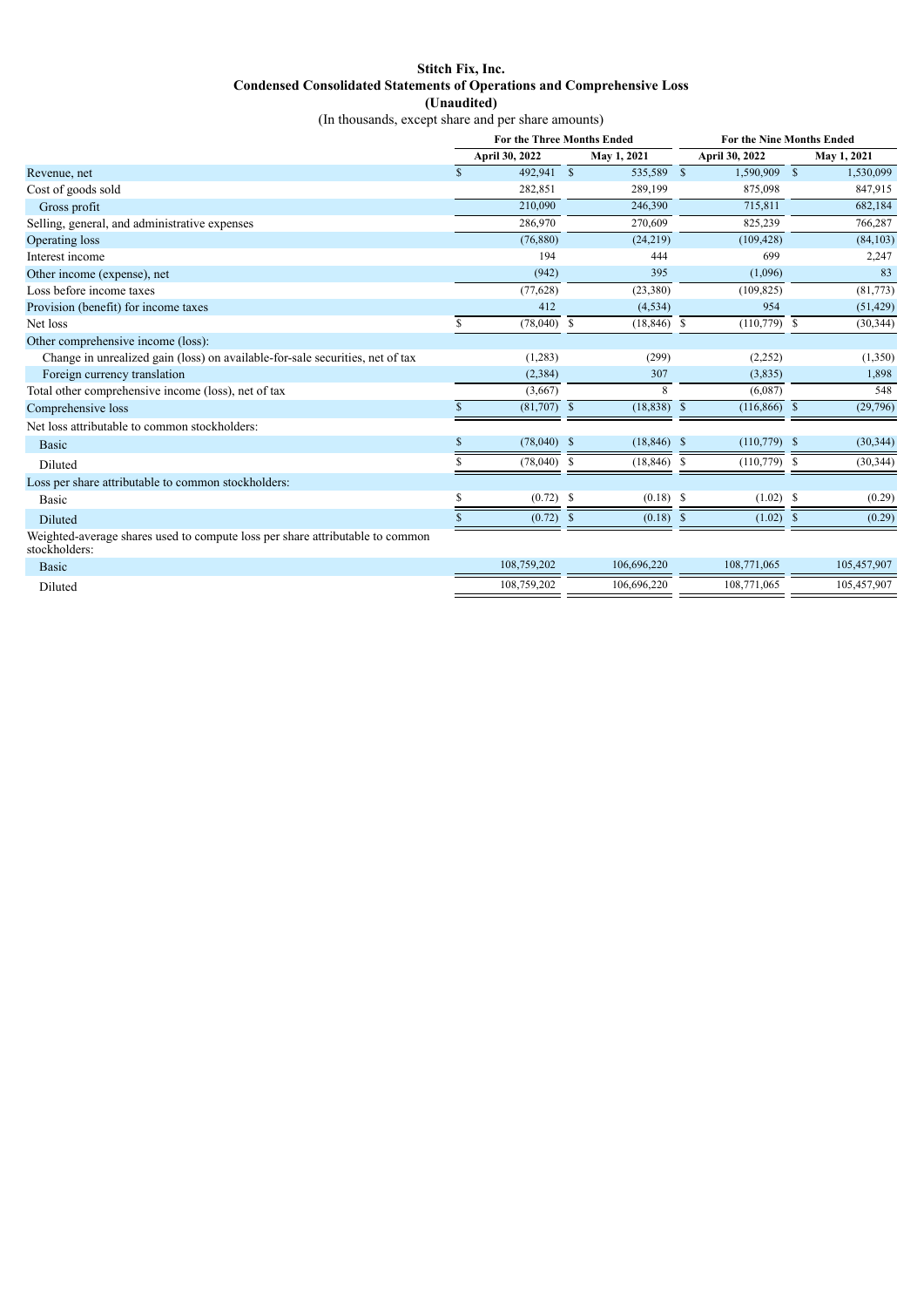# **Stitch Fix, Inc. Condensed Consolidated Statements of Cash Flow (Unaudited)** (In thousands)

|                                                                                          | For the Nine Months Ended |                                   |           |
|------------------------------------------------------------------------------------------|---------------------------|-----------------------------------|-----------|
|                                                                                          | April 30, 2022            | May 1, 2021                       |           |
| <b>Cash Flows from Operating Activities</b>                                              |                           |                                   |           |
| Net loss                                                                                 | \$                        | $(110,779)$ \$                    | (30, 344) |
| Adjustments to reconcile net loss to net cash provided by operating activities:          |                           |                                   |           |
| Change in inventory reserves                                                             |                           | 2,301                             | 6,422     |
| Stock-based compensation expense                                                         |                           | 96,305                            | 73,486    |
| Depreciation, amortization, and accretion                                                |                           | 27,185                            | 21,933    |
| Other                                                                                    |                           | 52                                | (1, 863)  |
| Change in operating assets and liabilities:                                              |                           |                                   |           |
| Inventory                                                                                |                           | (3,922)                           | (96, 981) |
| Prepaid expenses and other assets                                                        |                           | (11, 386)                         | (14, 800) |
| Income tax receivables                                                                   |                           | 1,069                             | (36,949)  |
| Operating lease right-of-use assets and liabilities                                      |                           | 4,492                             | (1,256)   |
| Accounts payable                                                                         |                           | 72,966                            | (3, 482)  |
| <b>Accrued liabilities</b>                                                               |                           | 15,058                            | 40,914    |
| Deferred revenue                                                                         |                           | (916)                             | 6,913     |
| Gift card liability                                                                      |                           | 1,190                             | 2,018     |
| Other liabilities                                                                        |                           | 840                               | (1,073)   |
| Net cash provided by (used in) operating activities                                      |                           | 94,455                            | (35,062)  |
| <b>Cash Flows from Investing Activities</b>                                              |                           |                                   |           |
| Purchases of property and equipment                                                      |                           | (38,681)                          | (23,690)  |
| Purchases of securities available-for-sale                                               |                           | (92, 453)                         | (148,999) |
| Sales of securities available-for-sale                                                   |                           | 5,812                             | 73,863    |
| Maturities of securities available-for-sale                                              |                           | 98,308                            | 132,999   |
| Net cash provided by (used in) investing activities                                      |                           | (27, 014)                         | 34,173    |
| <b>Cash Flows from Financing Activities</b>                                              |                           |                                   |           |
| Proceeds from the exercise of stock options, net                                         |                           | 1,513                             | 22,741    |
| Payments for tax withholdings related to vesting of restricted stock units               |                           | (27,915)                          | (42,030)  |
| Repurchase of common stock                                                               |                           | (30,042)                          |           |
| Net cash used in financing activities                                                    |                           | (56, 444)                         | (19, 289) |
| Net increase (decrease) in cash and cash equivalents                                     |                           | 10,997                            | (20, 178) |
| Effect of exchange rate changes on cash                                                  |                           | (3,061)                           | 1,460     |
| Cash and cash equivalents at beginning of period                                         |                           | 129,785                           | 143,455   |
| Cash and cash equivalents at end of period                                               | \$                        | 137,721<br>$\mathbb{S}$           | 124,737   |
| <b>Supplemental Disclosure</b>                                                           |                           |                                   |           |
| Cash paid for income taxes                                                               | \$                        | 558<br>\$                         | 232       |
| Supplemental Disclosure of Non-Cash Investing and Financing Activities:                  |                           |                                   |           |
| Purchases of property and equipment included in accounts payable and accrued liabilities | S                         | 3,011<br><sup>\$</sup>            | 6,391     |
| Capitalized stock-based compensation                                                     | $\mathbf S$               | $\overline{\mathcal{S}}$<br>5,662 | 3,944     |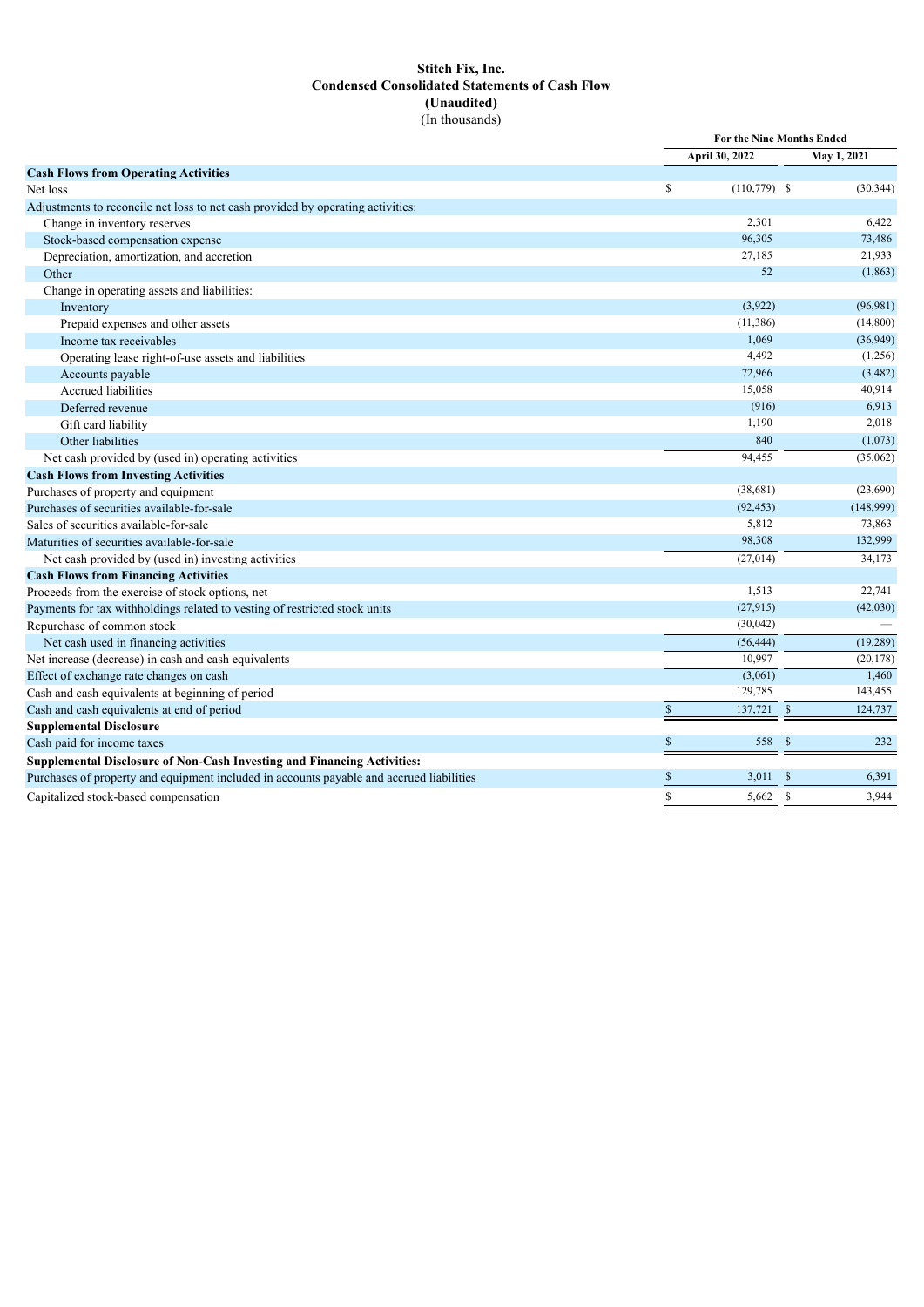#### **Non-GAAP Financial Measures**

We report our financial results in accordance with generally accepted accounting principles in the United States ("GAAP"). However, management believes that certain non-GAAP financial measures provide users of our financial information with additional useful information in evaluating our performance. We believe that adjusted EBITDA is frequently used by investors and securities analysts in their evaluations of companies, and that this supplemental measure facilitates comparisons between companies. We believe free cash flow is an important metric because it represents a measure of how much cash from operations we have available for discretionary and non-discretionary items after the deduction of capital expenditures. These non-GAAP financial measures may be different than similarly titled measures used by other companies.

Our non-GAAP financial measures should not be considered in isolation from, or as substitutes for, financial information prepared in accordance with GAAP. There are several limitations related to the use of our non-GAAP financial measures as compared to the closest comparable GAAP measures. Some of these limitations include:

- adjusted EBITDA excludes interest income and other expense, net, as these items are not components of our core business;
- adjusted EBITDA does not reflect our tax provision (benefit), which may increase or decrease cash available to us;
- adjusted EBITDA excludes the recurring, non-cash expenses of depreciation and amortization of property and equipment and, although these are non-cash expenses, the assets being depreciated and amortized may have to be replaced in the future;
- adjusted EBITDA excludes the non-cash expense of stock-based compensation, which has been, and will continue to be for the foreseeable future, an important part of how we attract and retain our employees and a significant recurring expense in our business; and
- free cash flow does not represent the total residual cash flow available for discretionary purposes and does not reflect our future contractual commitments.

#### *Adjusted EBITDA*

We define adjusted EBITDA as net income (loss) excluding interest income, other expense, net, provision (benefit) for income taxes, depreciation and amortization, and stock-based compensation expense. The following table presents a reconciliation of net income (loss), the most comparable GAAP financial measure, to adjusted EBITDA for each of the periods presented:

|                                      | For the Three Months Ended |               |  | <b>For the Nine Months Ended</b> |  |                |  |             |
|--------------------------------------|----------------------------|---------------|--|----------------------------------|--|----------------|--|-------------|
| (in thousands)                       | April 30, 2022             |               |  | May 1, 2021                      |  | April 30, 2022 |  | May 1, 2021 |
| Net loss                             |                            | $(78,040)$ \$ |  | $(18, 846)$ \$                   |  | $(110,779)$ \$ |  | (30, 344)   |
| Add (deduct):                        |                            |               |  |                                  |  |                |  |             |
| Interest income                      |                            | (194)         |  | (444)                            |  | (699)          |  | (2,247)     |
| Other expense, net                   |                            | 942           |  | (395)                            |  | 1,096          |  | (83)        |
| Provision (benefit) for income taxes |                            | 412           |  | (4, 534)                         |  | 954            |  | (51, 429)   |
| Depreciation and amortization        |                            | 9,266         |  | 7,049                            |  | 25,445         |  | 20,172      |
| Stock-based compensation expense     |                            | 31,592        |  | 28,802                           |  | 96,305         |  | 73,486      |
| <b>Adjusted EBITDA</b>               |                            | $(36,022)$ \$ |  | $11,632$ \$                      |  | 12,322         |  | 9,555       |